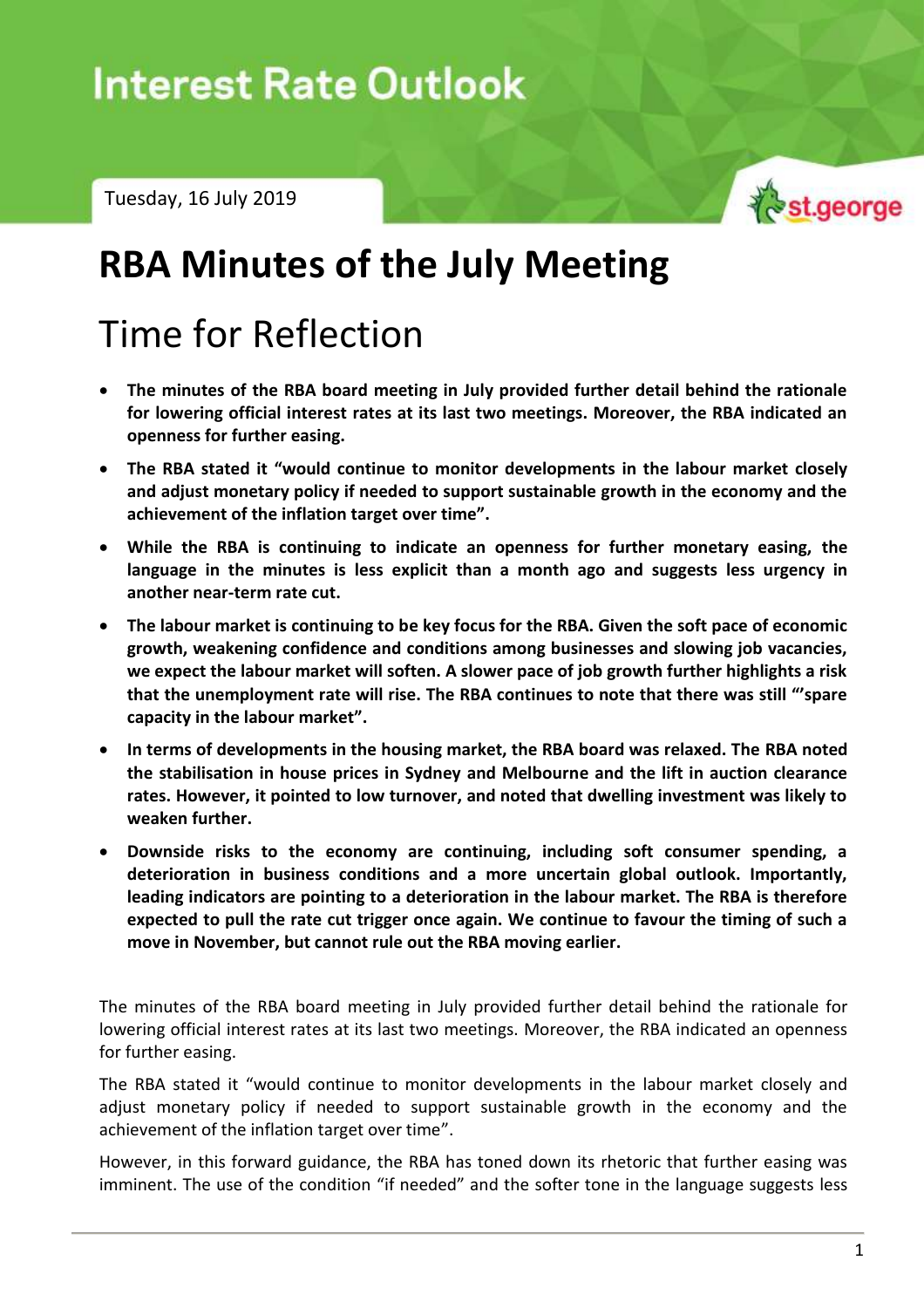urgency in another near-term rate cut.

By comparison, the minutes in June explicitly highlighted that there was a likelihood of further monetary policy easing "in the period ahead".

There however, remains key downside risks which suggests that the RBA would likely need to lower official interest rates again later this year.

The labour market is continuing to be key focus for the RBA. Given the soft pace of economic growth, weakening confidence and conditions among businesses and slowing job vacancies, we expect the labour market will soften. A slower pace of job growth further highlights a risk that the unemployment rate will rise. The RBA continues to note that there was still "'spare capacity in the labour market".

Additionally, the RBA expressed greater caution in regards to the global environment. Growth in the global economy was downgraded to "moderate" from a "reasonable" outlook previously. The RBA also noted that trade and manufacturing had slowed, and that "trade tensions had remained elevated".

In the RBA's considerations for monetary policy, the RBA did raise the concern of increasing the indebtedness of households by lower official interest rates. However, it stated that "a decline in interest rates was unlikely to encourage an unwelcome material pick-up in borrowing by households that would add to medium-term risks in the economy."

In terms of developments in the housing market, the RBA board was relaxed. The board noted the stabilisation in house prices in Sydney and Melbourne and the lift in auction clearance rates. However, it pointed to low turnover, and noted that dwelling investment was likely to weaken further.

## **Implications for Interest Rates**

The RBA is continuing to indicate an openness for further monetary easing, but appears less explicit than a month ago.

Downside risks to the economy are continuing, including soft consumer spending, a deterioration in business conditions and a more uncertain global outlook. Importantly, leading indicators are pointing to a deterioration in the labour market. The RBA is therefore expected to pull the rate cut trigger once again. We continue to favour the timing of such a move in November, but cannot rule out the RBA moving earlier.

> **Janu Chan, Senior Economist** Ph: 02-8253-0898